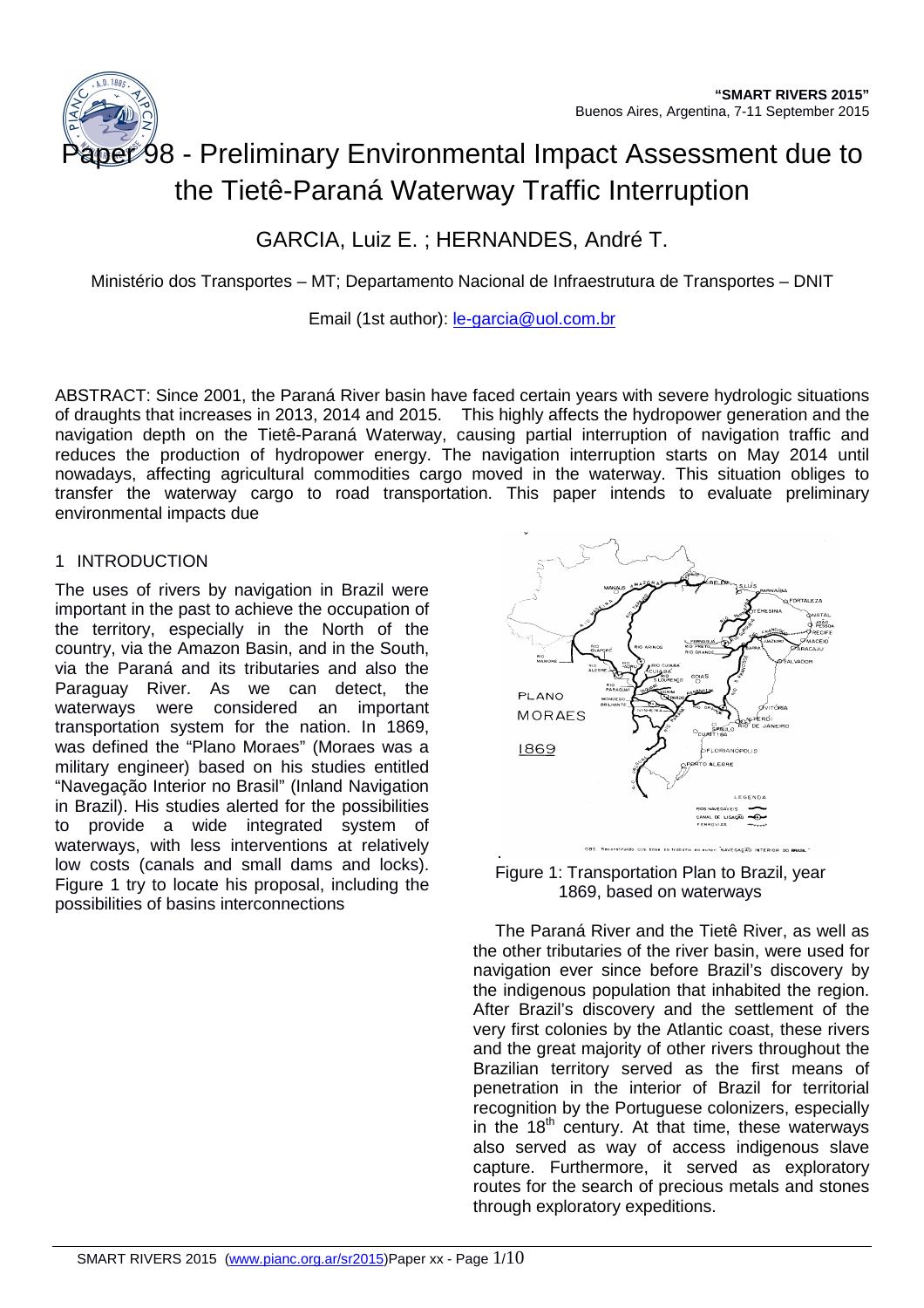

With the occupation of the interior of Brazil, initiating with the forestry resource exploitation and other derived products, navigation blossomed, especially in the Paraná River and some of its tributaries, such as the Iguaçu River, the Paranapanema River, Ivinheima River, some sections of the Grande River and of the Mogi-Guacu tributary river. It started out with lumber and yerba mate, being the latter an extractive produce. With that, throughout the years, navigation was complemented with livestock and coffee beans transportation. Coffee beans was the first major agro production in the Paraná River Basin, and, by consequence, the navigable sections of the Paraná River Basin played an important role. The implementation of railways originating from State's capitals, especially São Paulo State, and from maritime ports for exportation, such as Santos and Paranaguá caused these railways to connect to the most extreme sections of these waterways (Paraná River in Presidente Epitácio and Panorama).

Nonetheless the railways represent a reduction or even an elimination of the navigation in the most extreme river sections in the River Basin, on the other hand, the railways served to connect the interior to the maritime ports for cargo exportation (mainly coffee beans and lumber). In special, production zones where the railway did not reach, but it had access to navigation vias, maintaining the transportation flow thanks to the waterway intermodality with a railway that would reach maritime ports.

With the emergence of highway transportation, the Brazilian industry opted for this modality. Due to this option, the industry started to favor the implementation of highways or improvements on terrestrial pathways on the River Basin area. Thanks to the swiftness of this modality and the relatively low cost of the fuel, the industry amplified other railway ramifications. This caused many of the navigable river sections to disappear (as in the case of the Iguaçu River and the Mogi-Guaçu River in the Paraná River Basin).

# 2 THE WATERWAY DESCRIPTION

# 2.1 The Waterway Implementation

The Interstate Commission of the Paraná-Uruguay River Basin was created circa the 1950's. It came to be by the union of the States in which the River Basin is located. It aimed to plan increase the economic and regional development of the backlands, supported by the electrical production and the low cost transport due to the availability and utilization of the water resources. Back then, there was already a concern regarding the regional development, which was based on the multiple utilization of water for electricity generation and on waterway transportation. This initiative was led by the State of São Paulo, which started the infrastructure preparation on the Tietê River and the Paraná River. By doing so, it followed the on going trend to develop from east to west and to connect with the Paraná River, which navigation happened with greater intensity.

Hitherto, even with the institutional changes that have occurred in Brazil and in the States, this concept is still respected in the Tietê and Paraná Rivers. Unfortunately, the same did not happen in the other major tributaries of the Paraná River Basin, such as the Paranaíba River, the Grande River, Paranapanema River and Iguaçu River, in which the building of hydroelectric dams has drained the exploration potential, did not have it implemented the transposition work for navigation.

The implementation of the waterway done on the Tietê River and the Paraná River, jointly done by the State of São Paulo with the federal government, in a multitude of covenants and agreements ever since. From the 1960's on, an implementation of the hydroelectric dam work on the Bariri, Barra Bonita, Jupiá and Ilha Solteira in the Paraná River was started. It was followed by the building of the Ibitinga and Promissão, and much of the work on these hydroelectric dams as well as civil works on the projected multiple purpose dams. These were built with the federal government support through the Executive Comission on the Tietê-Paraná Navigation System, which was formed by federal and State of São Paulo agencies, lasting until 1975.

This implementation was done in steps and basically following the order of the installation of the hydroelectric dams in the Paraná River and Tietê River. In this opportunity, the civil work of the dams were built simultaneously. However, in some cases, the installation of the equipment for the complete functioning of the locks occurred decades after the dams being built, amplifying the navigable sections in sequences and giving continuity to the existing ones. In chronological order, the conclusion of the dams were, in the Tietê River, initially the Bariri in 1969, Barra Bonita in 1973, Ibitinga and Promissão in 1986 and the two dams and intermediary canals of Nova Avanhandava in 1991. In addition, the latter were done jointly with the Pereira Barreto Canal, which is an artificial canal with interlinked to the Tietê River with the Paraná River in the reservoir of Ilha Solteira dam, to the dams and intermediary canal of Três Irmãos and, in the Paraná River, to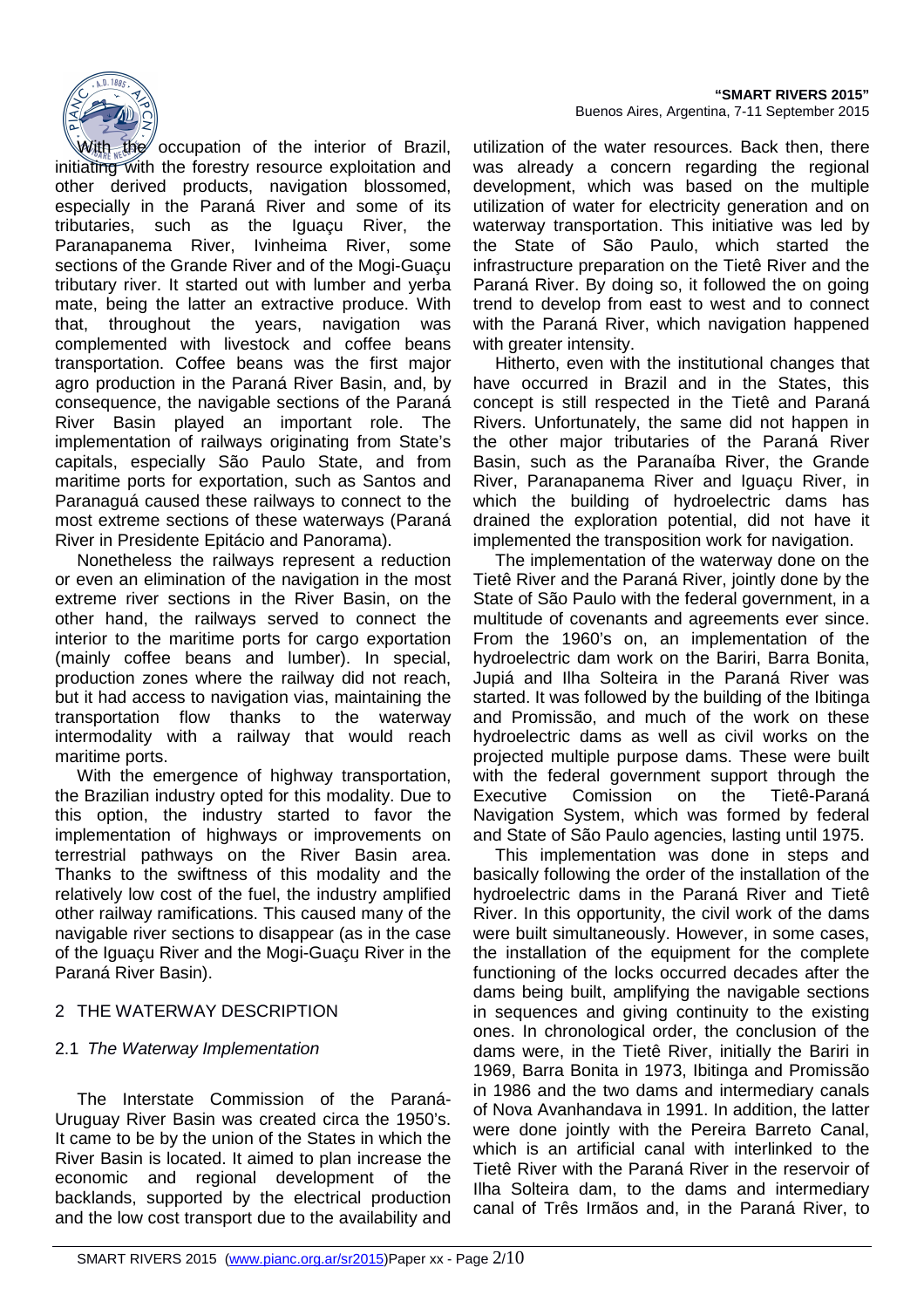

the Jupiá dam in 1998, as well as Porto Primavera dam in 1999. Thus, it is possible to say that the Tietê Paraná-Waterway switched to operate in an integrated manner nowadays. Only from 1999 is that the link with the Paraná River, be it South or North Stretch became viable.

Meanwhile, the partial use of the waterway in the middle section of the Tietê River, already from 1981 (dams from Bariri and from Barra Bonita, after being amplified with the operationalization of the Ibitinga in 1986) implementing the transportation which became known as the Alcohol Waterway (sugar cane and ethanol). With the entrance of the Pereira Barreto Canal and the Nova Avanhandava from 1999, the transit of soy beans and years later of soy beans derivates (oil and midding) linking it from the São Simão terminal, on the Paranaíba margins (North Stretch on the Paraná Waterway) until the terminals in Pederneiras in the Tietê River with railway connections, or the Anhembi-SP and Conchas-SP, upstream the same river as well as in Santa Maria da Serra – SP to the margins of the Piracicaba River, tributary of the Tietê River.

In the case of the Paraná River, the waterway has always been navigable, from Guaíra – PR up to the Jupiá Dam, which was concluded without the equipment installation in the dam circa 1974. Later on, with the end of the filling of the Itaipu dam (happening in the year of 1983), on the extreme end of the Paraná River, due to the flooding in Salto de Sete Quedas in Guaíra – PR, the section was amplified in additional 175 km. These were immediately incorporated by the existent navigation in the called South Stretch of the Paraná River.

In this stretch starting years 1950, lumber and a kind of tea leaves called "yerba-mate" were the important cargos. Passing the years, from the years 1970, that cargo became progressively alternate to farm grains like coffee beans, soybeans, corn and wheat and processed products such as oil and grain middings. The cargo barge convoys inbound on terminals at the South Stretch at the Paraná River, such as Hernandarias at the Paraguayan border, Santa Helena or Guaíra (State of Paraná) and navigate upstream to the North until the terminals of Presidente Epitácio and Panorama (State of São Paulo), out bounding directly to railways that goes to Port of Santos at the Atlantic Ocean.

# 2.2 The Paraná Waterway

The MERCOSUL Waterway is known the whole system of waterways composed by the Paraguay-Paraná Waterway and the Tietê-Paraná Waterway (Figure 2).

The Paraguay-Paraná Waterway System is an important waterway for Brazil, and has also an important connection for the neighbor countries of the south of the continent (Argentina, Bolívia, Paraguay and Uruguay). In fact, with the Tietê-Paraná Waterway system that connects Argentina and Paraguay, both waterways systems would be an important factor to the development of this region. The extension of the waterway in Brazil is 1.270 km, considering that on this length, 58 km are border with Bolivia, and 322 km border with Paraguay. Downstream, the remaining waterway connects to the Paraná River and, at the delta, with the Uruguay River, and the La Plata River directly to the Atlantic Ocean. The total stretch from the city of Caceres at the Paraguay River, upstream in Brazil, passing through Asunción in Paraguay, to Nueva Palmira at Uruguay River, downstream in Uruguay, is 3.442 km of a natural waterway for tow barges convoy. At the Rio de La Plata are located Buenos Aires, Argentina, and Montevideo in Uruguay. Also maritime ships could achieve the city of Asunción located 1.630 km from the Atlantic Ocean. The waterway stretch of the Paraná River from the mouth of the tributary Paraguay, passing through the Lock and Dam Yaciretá (24 m high, Argentina and Paraguay borders) until the Itaipu Dam (120 m high, Brazil and Paraguay borders, no navigation Trêspassing) is about 5.745 km of navigable inland waterways. The complete waterway is also called the MERCOSUL Waterway, as seen on Figure 2 below.



Figure 2: MERCOSUL Waterway

The so called Tietê-Paraná Waterway is part of the composed MERCOSUL Waterway by the Upper Paraná River, upstream the confluence of the Iguaçu River, at the border from Brazil, Paraguay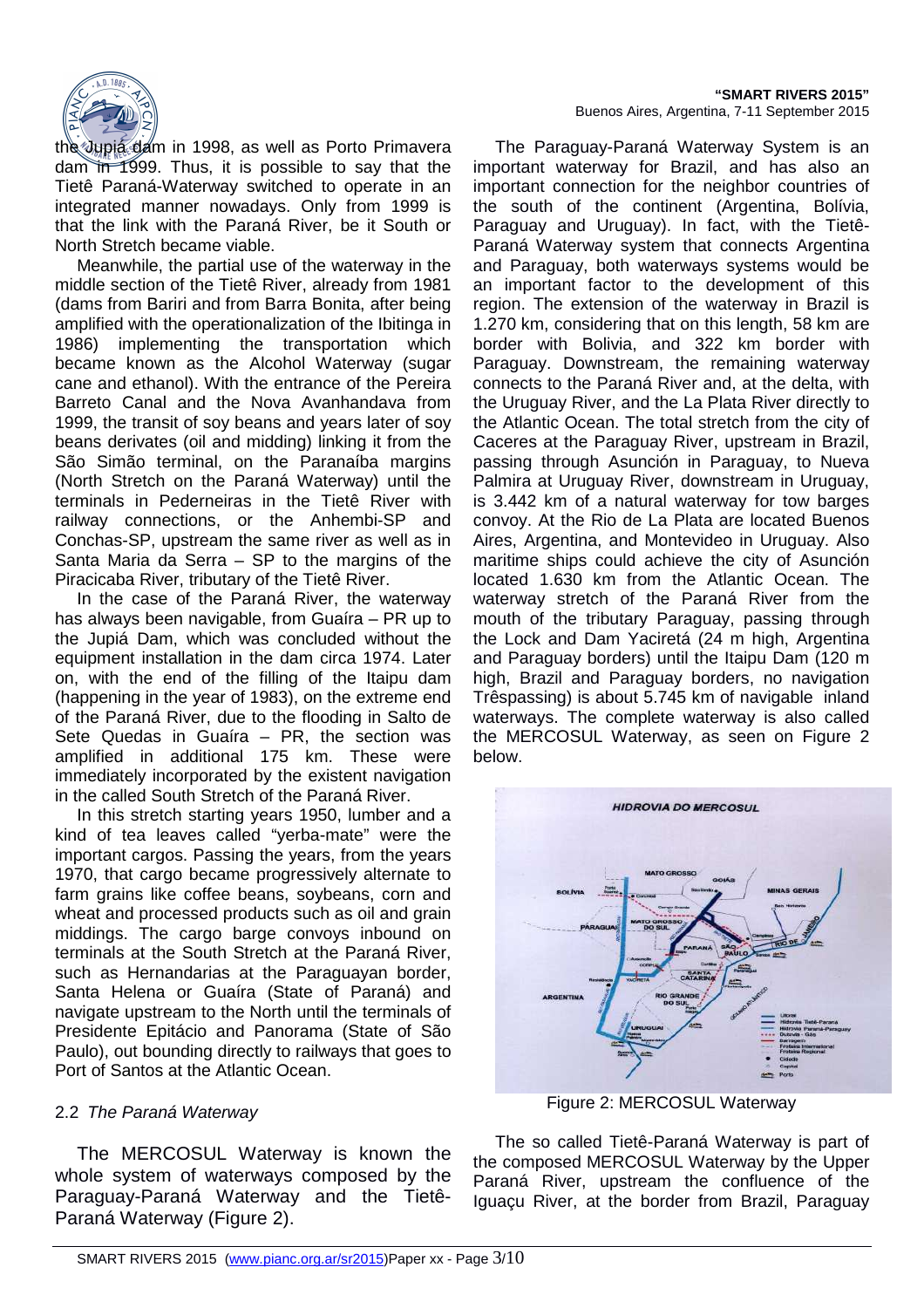

and Argentina, and its tributaries, one of them the Tiete River, as seen on Figure 3 below.



Figure 3: Tietê-Paraná Waterway

The Tietê-Paraná Waterway System is the number two in order of importance in Brazil considering only the shallow draft navigation. This system has important tributaries, the Paranaiba (170 km), the Grande (80 km) and the São José dos Dourados (37 km). Another important affluent is the Tietê (554 km) and its tributary Piracicaba (22 km). The Tietê is connected to the Paraná upper reach, by an artificial by-pass canal called Pereira Barreto Canal with 17 km long. The total length of navigable waterways at the Paraná basin is 1.581 km (see Table 1). It is important to mention that this waterway is mostly provided with hydropower plants with locks, therefore an artificial waterway quite similar to the Tennessee Valley Authority. The Table 2 below presents a summary description of the dimensions of the existing locks in this waterway.

| <b>EXTENSION</b><br>701 km<br>170 km | <b>TOTAL</b>  |  |
|--------------------------------------|---------------|--|
|                                      |               |  |
|                                      |               |  |
|                                      |               |  |
| 80 km                                | 1.581 km      |  |
| 37 km                                |               |  |
| 17 km                                |               |  |
| 576 km                               |               |  |
|                                      | > 20          |  |
|                                      | 5.654.630 ton |  |
|                                      |               |  |

Table 1: Tietê-Paraná Waterway Distances

| LOCK                  | DIMENSIONS (m) |              |              |             |              |
|-----------------------|----------------|--------------|--------------|-------------|--------------|
|                       | <b>LENGTH</b>  | <b>WIDTH</b> | <b>DEPTH</b> | <b>HEAD</b> | <b>RIVER</b> |
| <b>BARRA BONITA</b>   | 12,00          | 142,0        | 3,0          | 25,5        | TIETÊ        |
| <b>BARIRI</b>         | 12,00          | 142.0        | 3,0          | 24.0        | TIETÊ        |
| <b>IBITINGA</b>       | 12,00          | 142.0        | 3,0          | 24.3        | TIETÊ        |
| PROMISSÃO             | 12,00          | 142,0        | 3,0          | 27,5        | TIETĖ        |
| NOVA AVANHANDAVA upp. | 12.00          | 142.0        | 3.0          | 17.5        | TIETÉ        |
| NOVA AVANHANDAVA low. | 12,00          | 142.0        | 3,0          | 21.5        | TIETÊ        |
| TRÊS IRMÃOS upp.      | 12,10          | 142.0        | 4,0          | 24,0        | TIETÉ        |
| TRÊS IRMÃOS Iow.      | 12,10          | 142.0        | 4,0          | 24.5        | TIETÊ        |
| <b>JUPIÁ</b>          | 17,00          | 210.0        | 4,0          | 22.0        | PARANA       |
| PORTO PRIMAVERA       | 17,00          | 210.0        | 4,0          | 19.2        | PARANA       |

Table 2: Tietê-Paraná Waterway–Lock **Dimensions** 

The main navigable stretch of the waterway is part of the Paraná River, from the Itaipu Dam downstream south, and upstream north until the São Simão Dam at the Paranaíba River and until the Água Vermelha Dam at the Grande River. The total length of this stretch is about 1.020 km, passing bay part of the lower Tietê River, the Três Irmãos Lock and Dam, the Pereira Barreto Canal and the São Jose dos Dourados River at the Ilha Solteira reservoir. This stretch are divided in two sections; one from the mouth of the Tietê River to the north until São Simão and Água Vermelha (North Stretch), and the second, south to the Tietê mouth until de Itaipu Dam (South Stretch).To navigate in this stretch of Paraná Waterway, there are three lock passages add an artificial canal, from north to the south: the Canal Pereira Barreto, the system of locks with intermediary canal of Três Irmãos L&D, the Jupiá L&D and the Porto Primavera L&D (Table 2 above).

The tributary Tietê River is navigable from the mouth at the Paraná River, from west to east, until Santa Maria da Serra at the tributary Piracicaba River, or the Conchas and Anhembi at the Tietê River itself. This complete section corresponds to approximately 576 km. To navigate this section is necessary to go through six L&D passages, from west to east, Três Irmãos, and Nova Avanhandava, both systems of two locks with intermediary canals, Promissão, Ibitinga, Bariri and Barra Bonita (Table 2 above).

Important ports and terminals at the Paraná Waterway System for cargo movement are more than 20 in the whole system, moving during 2013, 5.654.630 tons by shallow draft navigation (see Table 1 above).

# 3 THE PROBLEM

The water scenario in the whole Paraná River Basin has been suffering considerable changes throughout the past decades. It can be said that, in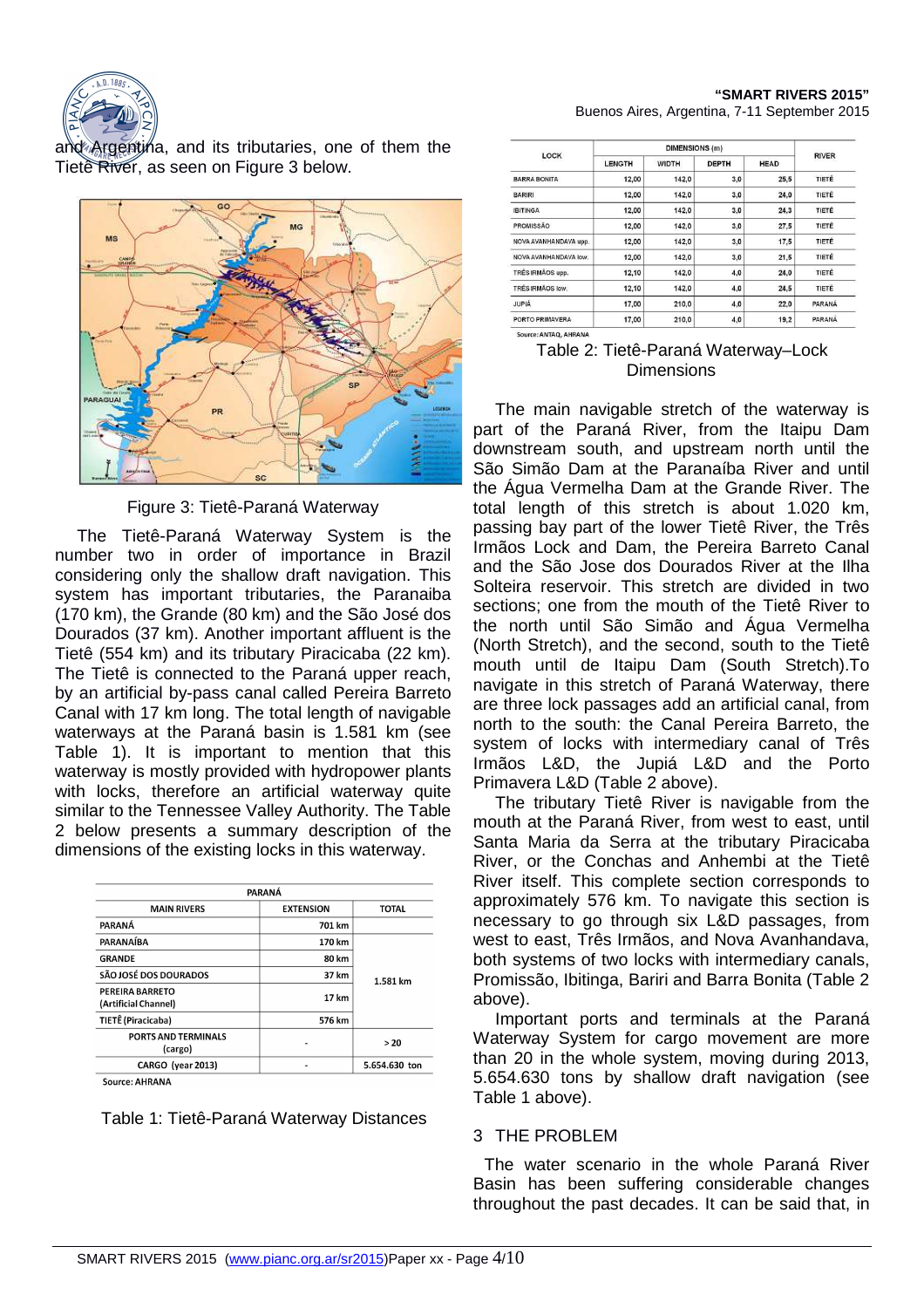

general set there has been an increase in the precipitation intensity, not necessarily meaning that this corresponds to an increase in the precipitation accumulated in the same periods. In other words, the precipitations have been more intense, causing floods, especially during the summer, but the draught periods have also been more intense and for longer periods of time.

The first critical season of the river tides behavior phenomenon with impact to the navigation on the Tietê-Paraná Waterway navigation occurred in 2001. In this occasion, an agreement was reached with the energy generation sector for the maintenance of the minimal levels for navigation (due to the definitions of the depth available in the dams). This agreement obliged the sector to reduce its capacity of generation during draught periods. The generation/production energy system in Brazil is interlinked nationally through a net of distribution, which makes the energy produced in the North of the country be consumed in the South and viceversa, according to the supply and demand, giving the system great flexibility and security.

That year, as the north of the country precipitation regimes were not as affected as the Midwest and Southeast, where are located the Paraná River basin, such compensation of hydropower energy production and transmission allowed the retention of the minimum water levels for not stop the navigation, thanks to a care operation in hydropower dams of the rivers Tietê, Paranaiba and Grande.

In this case, the critical reservoir of the Paraná River is the Ilha Solteira Dam, which is interconnected, with the same operation water levels, to the Rio Tietê, through the São José dos Dourados River and the Pereira Barreto Canal, which flows into the Três Irmãos Dam.

Graphic 1 below shows the behavior of the water levels for the period 1991 to 2001 in Ilha Solteira Dam plant coinciding approximately with the levels of Três Irmãos Dam, due to they are interconnected as already mentioned.

**"SMART RIVERS 2015"**  Buenos Aires, Argentina, 7-11 September 2015



This phenomenon happened again in the years 2013 and 2014 in aggravated form, due to low rainfall in the basin from 2013 to 2014 and to 2015, which were insufficient and well below expectations, to recover the volumes of the basin's reservoirs, and the the hydraulic generation system in the Midwestern and Southeastern regions return to critical conditions of water levels.

This situation was reflected extensively across the river basin, with damage including to water supply for consumption in their cities. Graphic 2 below shows the useful volumes of Ilha Solteira and Três Irmãos reservoirs for power generation in the years 2013 and 2014, and in May 2014 was reached the lower limit of its capacity, forcing the power generation was drastically reduced, with lower levels being more lowered, a situation that caused the interruption of navigation in this stretch of the local waterway.

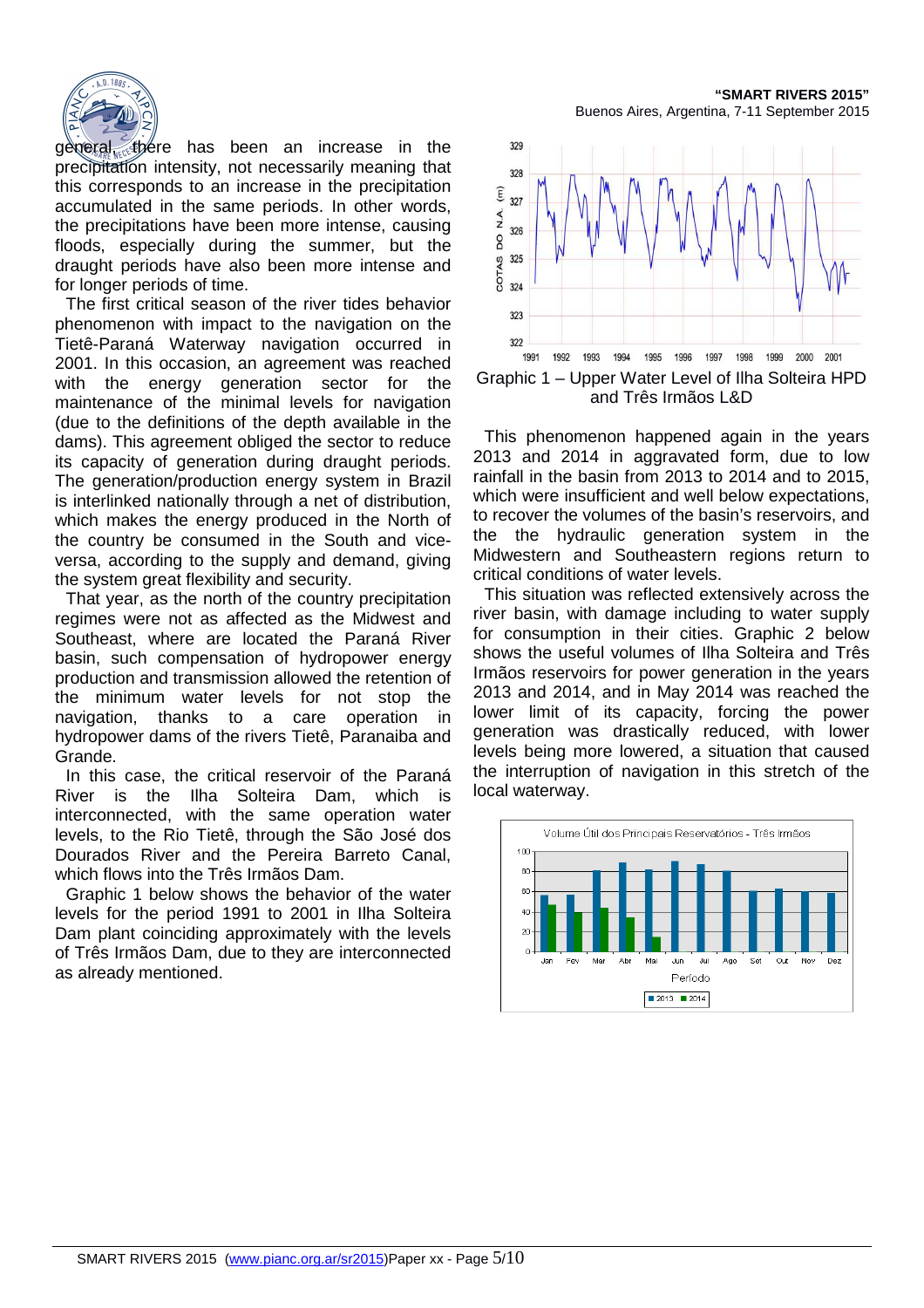

Graphic 2 – Hydropower generation volume availibility-2013 and 2014 Três Irmãos L&HPD and Ilha Solteira HPD

The interruption of the navigable stretch was particularly motivated by the situation of the water levels of these two reservoirs operating interconnected. The non-recovery of water levels in 2013 was due to low rainfall in the basins of the Grande and Paranaiba Rivers, which are tributaries of the Paraná River, and both responsible for maintaining the levels of Ilha Solteira reservoir. The interconnection of these two reservoirs also ended up causing the lowering of the Três Irmãos reservoir, because the flow of the Tietê River would not be enough to also filled the Ilha Solteira reservoir on the Paraná River.

By 1976, they were designed and set construction conditions to Paraná River interconnection and operation with the Tietê River through the Três Irmãos dam on the Tietê River, connected to the Ilha Solteira dam in the Paraná River by the artificial canal to be opened (Pereira Barreto Canal, Figure 4), the hydrological conditions, energy production expectations and navigation in this section have been optimized and defined the operating conditions for both reservoirs and canal as follows:

- Minimum Water Lewel: 323,00 m, and 319,00 m quota for the entry threshold lock door (upper lock Três Irmãos, and lower lock of Nova Avanhadava, the next lock on the Tietê River);
- Maximum Water Level: 329,00 m
- Pereira Barreto Canal: 316,00 m (botton) This value was established considering that water level variations between the reservoirs may occur within the canal in either directions. For this reason, the canal sections dimensions and its limits were defined in order to avoid critical velocities for the navigation inside the canal.

**"SMART RIVERS 2015"**  Buenos Aires, Argentina, 7-11 September 2015



Figure 4 – Interconnection of the waterways Tietê and Paraná

There is yet another depth restriction for navigation in this stretch, which is the current position of the bottom of the canal entrance of Nova Avanhandava lower lock, that require the maintenance of the actual water levels in Três Irmãos reservoir in quota 325,00 m, to allow safe traffic at maximum load of the navigation convoys, which is 2.50 m maximum draft. This restriction is an improvement work scheduled to perform with federal budget, together with the state of São Paulo, probably still start in 2015, allowing traffic with maximum draft (2,50 m) for the minimum navigation water level 323,00m which is the same as the Nova Avanhandava locks.

This adverse hydrological situation forced the stoppage of waterway traffic in this stretch (Três Irmãos reservoir on the river Tietê, the Pereira Barreto Canal linking the Tietê and Paraná rivers and the Ilha Solteira reservoir), thereby isolating the waterway of the Tietê River the other spans, North and South Stretch of the Paraná Waterway, and these two together. Considering the existing logistics systems operating in the waterway only remained in operational condition part of the Tietê River waterway that was the beginning of navigation at the waterway, sugar cane and methanol, as well as the extraction and transport of sand.

The North Stretch was stopped completely because its viability depended necessarily to connecting the River Tietê as east possible, even the Conchas and Anhembi terminals. At the South Stretch Waterway the interruption had frustrated a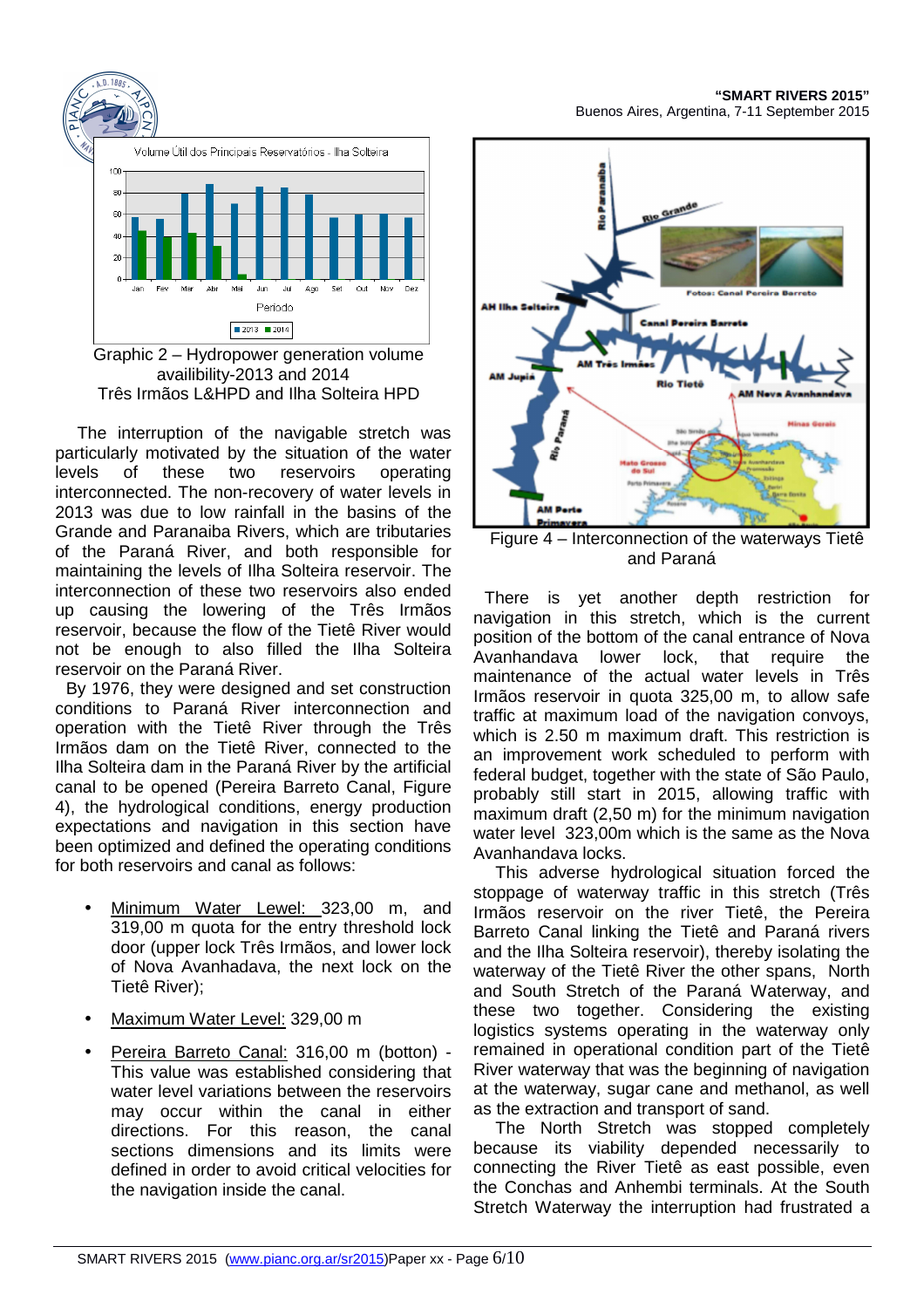

wooden pulp transport logistics for cellulose that barely started and that too was bound to the Tietê river terminals. As for the other charges in that stretch, agricultural bulk that had been his great reason to exist was already paralyzed due to the constant downgrades of water levels of the Itaipu reservoir. This downgrade causes the interruption of the waterway in Guaira region, due to the partial reappearance of existing waterfalls in the stretch before the flood reservoir of Itaipu, emerging partially, exposing rocks of the navigation channel bottom. But this issue will not be discussed herein.

The authorities forced by the situation, decreed the traffic disruption since May 2014, a situation that continues today, July 2015. The situation of reservoirs capacity of the Grande and Paranaiba rivers are in very critical situation today and probably one single rainy season may not be sufficient to retrieve the entire system. So there is a huge risk that the interruption of navigation could be extending until 2016 at least.

Graphics 3 and 4 below give the situations of daily water levels from January to April of 2016, to the reservoir of the Três Irmãos in Tietê River, and daily water levels in Paranaíba River, downstream the São Simão Dam, where finished the navigable stretch, upper end of Ilha Solteira reservoir. In both graphs, the red dashed lines indicate the level 325,00 m what is now the minimum limit quota for the navigation in this stretch.



Graphic 3 – Upper Water Level Três Irmãos Reservoir

**"SMART RIVERS 2015"**  Buenos Aires, Argentina, 7-11 September 2015



Graphic 4 – Downstream Water Level at São Simão Dam – Paranaíba River

#### PRELIMINARY ENVIRONMENTAL IMPACT ASSESSMENT

The predominant economic activities along the waterway is the prime determinant of cargo composition. It is an area of intense activity in the agro industrial sector, which serves to bring soybean and sugar cane produced in Brazil's Central-West region to market. This type of cargo is most suitably transported with current means (i.e. flatboats with capacity of carrying up to 6.000 tons of granary goods).

The waterway divides into two tributaries, one flowing North and the other South, as it emerges from interior into the countryside of Southeast Brazil. Here it reaches the limits of the agro industrial producing areas. It is through these branches that cargo joins the transportation infrastructure system that unites the region of the Três Irmãos Dam. From there, it goes solely through the Tietê River to agro product processing centers or ports where cargo exported, as can be seen in Figure 03.

It is in this unique passage, downstream to the Nova Avanhandava Dam and upstream to the Três Irmãos Dam, where the interruption is located. This disruption in transport is due to the low river and reservoirs levels caused by tidal changes and the activities of hydroelectric dam operations.

As a consequence, such cargo has switched from fluvial convoy transportation to highway transportation. The impact of such consequences is significant. As observed in Figure 5, the transport through the river had been increasing gradually and consistently in the last five years.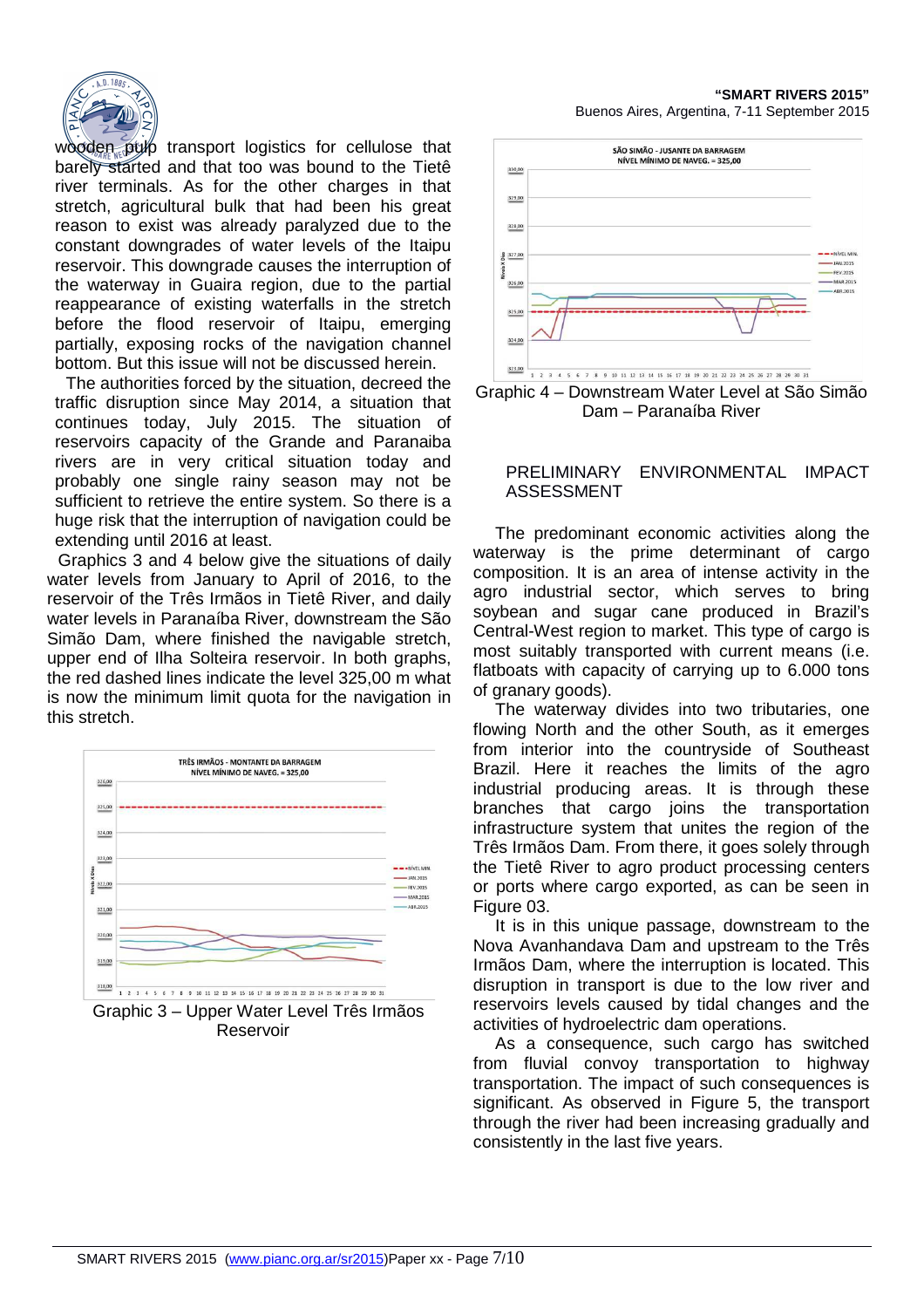

The Paraná Waterway has a significant contribution, due to its cargo insertion in the waterway system (north and south tributaries).

Cargo loads originating from this area of restricted transport that would have passed through can be observed on Table 3 below.

| <b>YEAR</b>          | <b>ORIGIN</b>        | <b>DESTINATION</b>   | <b>DISTANCE</b><br>(Km) | CARGO<br>O/D<br>$(10^3$ NTKM) | <b>NORTH STRETCH</b><br>$(10^3$ NTKM/year) |
|----------------------|----------------------|----------------------|-------------------------|-------------------------------|--------------------------------------------|
| São<br>2010<br>Simão |                      | Anhembi              | 760                     | 403.949                       |                                            |
|                      |                      | Santa Maria da Serra | 738                     | 119.345                       | 1.362.015                                  |
|                      | Pederneiras          | 655                  | 838.719                 |                               |                                            |
|                      | São<br>2011<br>Simão | Anhembi              | 760                     | 203.256                       |                                            |
|                      |                      | Santa Maria da Serra | 738                     | 118.172                       | 1.354.917                                  |
|                      |                      | Pederneiras          | 655                     | 1.033.487                     |                                            |
| São<br>2012<br>Simão | Anhembi              | 760                  | 170.599                 |                               |                                            |
|                      | Santa Maria da Serra | 738                  | 138.315                 | 1.496.909                     |                                            |
|                      |                      | Pederneiras          | 655                     | 1.187.995                     |                                            |
|                      |                      | Anhembi              | 760                     | 396.654                       |                                            |
| São<br>2013<br>Simão | Santa Maria da Serra | 738                  | 190.052                 | 1.673.753                     |                                            |
|                      | Pederneiras          | 655                  | 1.087.045               |                               |                                            |
| São<br>2014<br>Simão | Anhembi              | 760                  | 71.881                  |                               |                                            |
|                      | Santa Maria da Serra | 738                  | 56.744                  | 376.545                       |                                            |
|                      |                      | Pederneiras          | 655                     | 247.919                       |                                            |
| 2015                 |                      |                      |                         |                               | $\Omega$                                   |

Table 3 – North Stretch Transported Cargo **(\*) navigation interrupted on May 2014** 

These cargo loads were transported by highway due to the urgent need to alter the ways of shipping goods mentioned above. Trucks, which are largely available and easily mobilized, proved to be the most effective alternative.

Due to the growing demand for reduced transportation costs and economy driven nature of shipping, the sector's projections for 2015 are approximately 1.9 billion NTKM/year (International System). The environmental impact of this extra pollutant gas emission for 2015 is assessed.

This growth is having major environmental impact and is further increasing greenhouse gas emissions. This is causing Brazil to fall even shorter of meeting the stipulated quotas established in international compromises and ratified through the

National Policy Regarding Climate Change (Federal Law n. 12.287/2009).

The most efficacious means for reigning in GHGs in the transportation sector are: the substitution of fossil fuels for biofuel, technological advances in the efficiency of transportation vehicles, logistical improvements in the demand of goods and services e.g. reducing distances between supplying centers and consumers, and the evidence based shift in transportation means.

Knowing this and given the nature of this paper, there is an easily identified regression. Despite expectations, there has been a shift to transport via trucks instead of more efficient means of transportation, such as trains, fluvial convoys or especially polyducts. The latter transportation means would further develop the transport logistics optimization and markedly improve efficiency of transportation vehicles with greater capacity.

Ferreira (2011) indicates that the Sao Paulo Secretary of Logistic and Transportation estimated that the great potential contribution would originate from the rationalization (optimization) of the cargo transportation system, particularly the highway system. At the time, during 48% of transits trucks would be empty. This is in comparison to rates in Europe of 22-24% and in the USA 16-18%, according to the State Policy Management Committee on Climate Change (2010).

The optimization of the transport system in existence and the substitution of more efficient means not only contributes to the reduction GHGs but also other pollutants and atmospherically contaminants by reducing of energy consumption and logistics costs.

 Transportation by barges that allow for multiple variations and that offer an ample range of configurations for the diverse types of cargo, can bring benefits to the population's health, as these are considered motor-less transport.

In fact, the additional benefits that occur from the promotion of optimized logistics and efficient modes of transport by GHGs emission policies are extremely significant. Be it by its contribution to the improvement of the population's health conditions or by its contribution to the economic development, these benefits cannot be disregarded when developing analysis and studies on the economic viability of such policies.

 It is through studies on the technical, economic and environmental viability that methodologies to estimate the major environmental and social impacts resulting from switch of cargo transportation from waterway to highway are developed. These impacts are also a result of tidal changes and the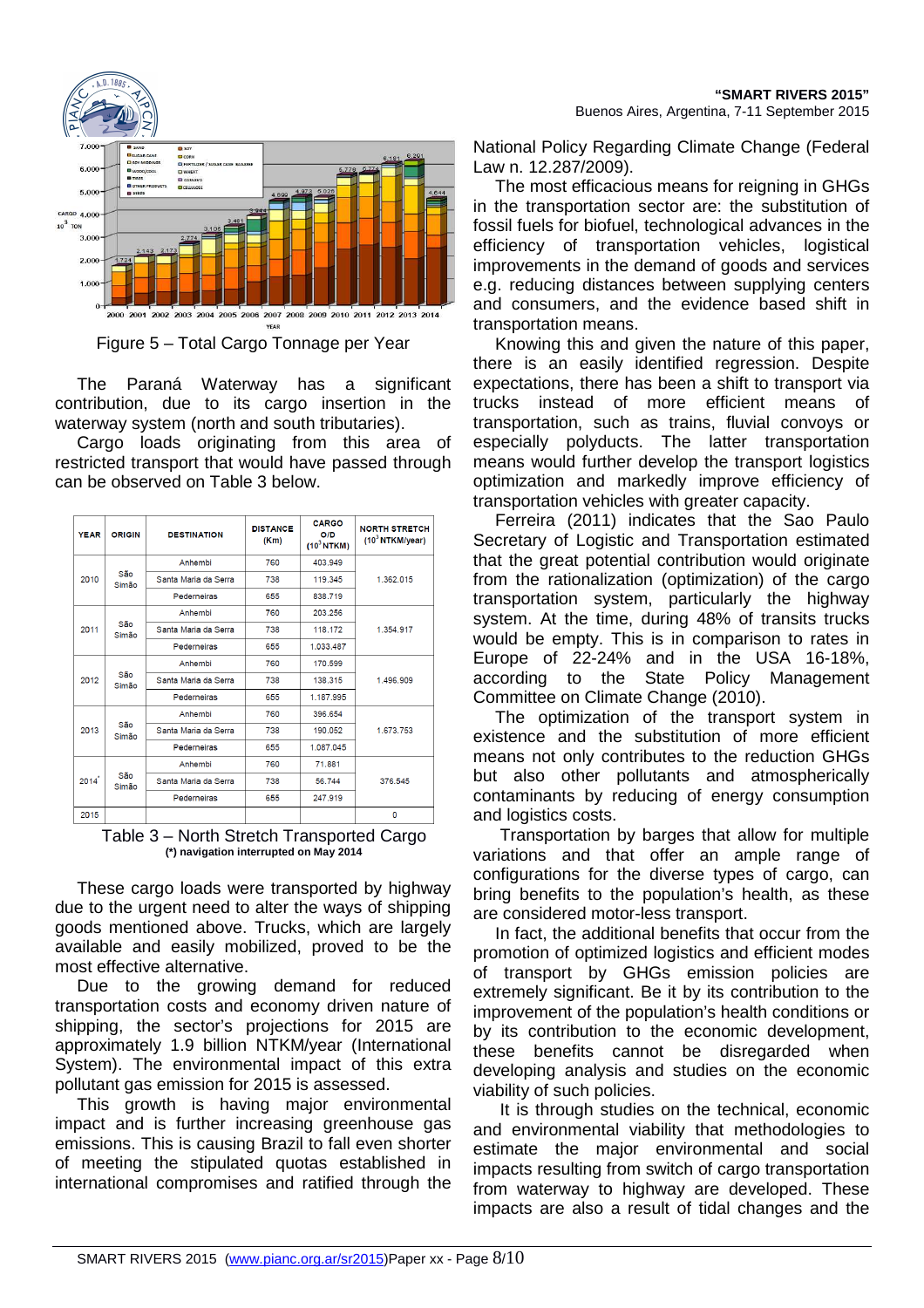

priority given to the power generation sector for the exploitation of water resources. These resources in theory should be exploited through a regimen of multiple uses.

Three procedures were evaluated for the measurement of GHGs emissions. The first methodology is the one proposed in the Sectorial Plan on Transportation and Urban Mobility for Mitigation and Adaptation to Climate Changes, established by the Brazilian Ministry of Transportation and published in 2013.

It is assumed that the emissions total is the result of a combination of emission factors obtained in national and international references in net tonne kilometer (NTKM). These are multiplied by the times in which vehicles are identified as those associated to interior navigation.

Another methodology that was considered by the authors is the one developed by the Departamento Hidroviário do Estado de São Paulo in its Study on the Technical and Economic Viability. This study aims to evaluate GHGs in the face on going reduction program. This study is based on economic data extracted from the research done by the Instituto de Pesquisa Econômica Aplicada (IPEA), an institution linked to the Secretary of Strategical Studies of the Presidency of the Brazilian Republic.

 Finally, with the methodology chosen by this article in mind, the National Department of Infrastructure in Transports has conducted a myriad of studies on the Technic Economic and Environmental Viability, on a national level, in order to detail the foreseen actions or to establish the additional subsidy to the Strategical Waterway Program (SWP). Especially, one study has been done for the Paraná River Basin.

For such evaluation related to the main polluting substances emitted by combustion engine, the data on the emission of polluting gases per NTKM of each mean of transportation is used as the basis on Table 4.

| <b>MODAL</b> | CO <sub>2</sub><br>$(g/10^3 NTKM)$ | <b>NOx</b><br>$(g/10^3 NTKM)$ | CH <sub>c</sub><br>$(g/10^3 NTKM)$ |
|--------------|------------------------------------|-------------------------------|------------------------------------|
| Highway      | 116.000                            | 4.617                         | 286                                |
| Railway      | 25.000                             | 317                           | 50                                 |
| Waterway     | 20.000                             | 254                           | 41                                 |

# Table 4 – Polluting Gases Emission Rate per NTKM x Modal

Supported in the Kyoto Protocol (2005), the fact that the different greenhouse gases have varying degrees of atmospheric effects make it necessary to calculate the global warming contribution potential of each gas by a single standard. Carbon equivalent is the preferred standard.

The widely accepted carbon dioxide pollution potential proportionality is used as a basis in this case. Thus, the equivalence below (Table 5):





In order to calculate the pollution rate of the aforementioned transportation methods in carbon equivalents (GHGs) the following formula was applied:

$$
tCO_{2(Modal)}^{Eq} = \sum Pot_{Modal}^{Gas} * T_{Modal}^{Gas}
$$
  
\n
$$
tCO_{2(Modal)}^{Eq}:
$$
 CARBON EQUIVALENT EMISSION PER NTKM/MODAL  
\n
$$
Pot_{Modal}^{Gas}:
$$
 GAS POTENTIAL GLOBAL WARMING  
\n
$$
T_{Modal}^{Gas}:
$$
 POLLUTING GASSES EMISSION RATE PER MODAL

The carbon equivalent emission rate by NTKM for each modal is:

| <b>MODAL</b>   | tCO <sub>2</sub> eq |  |
|----------------|---------------------|--|
|                | $(g/10^3$ NTKM)     |  |
| <b>Highway</b> | 1,553276            |  |
| Railway        | 1,243200            |  |
| Waterway       | 0,996010            |  |

Table 6 – Polluting gases emission rate per NTKM/transportation means

The following equation is used to calculate the total carbon equivalent emissions caused by the increase of pollutant emissions:

$$
G=\Big(tCO^{Eq}_{2(Rodo)}\hspace{-0.5mm}-\hspace{-0.5mm}tCO^{Eq}_{2(Hidro)}\Big)\times TKU
$$